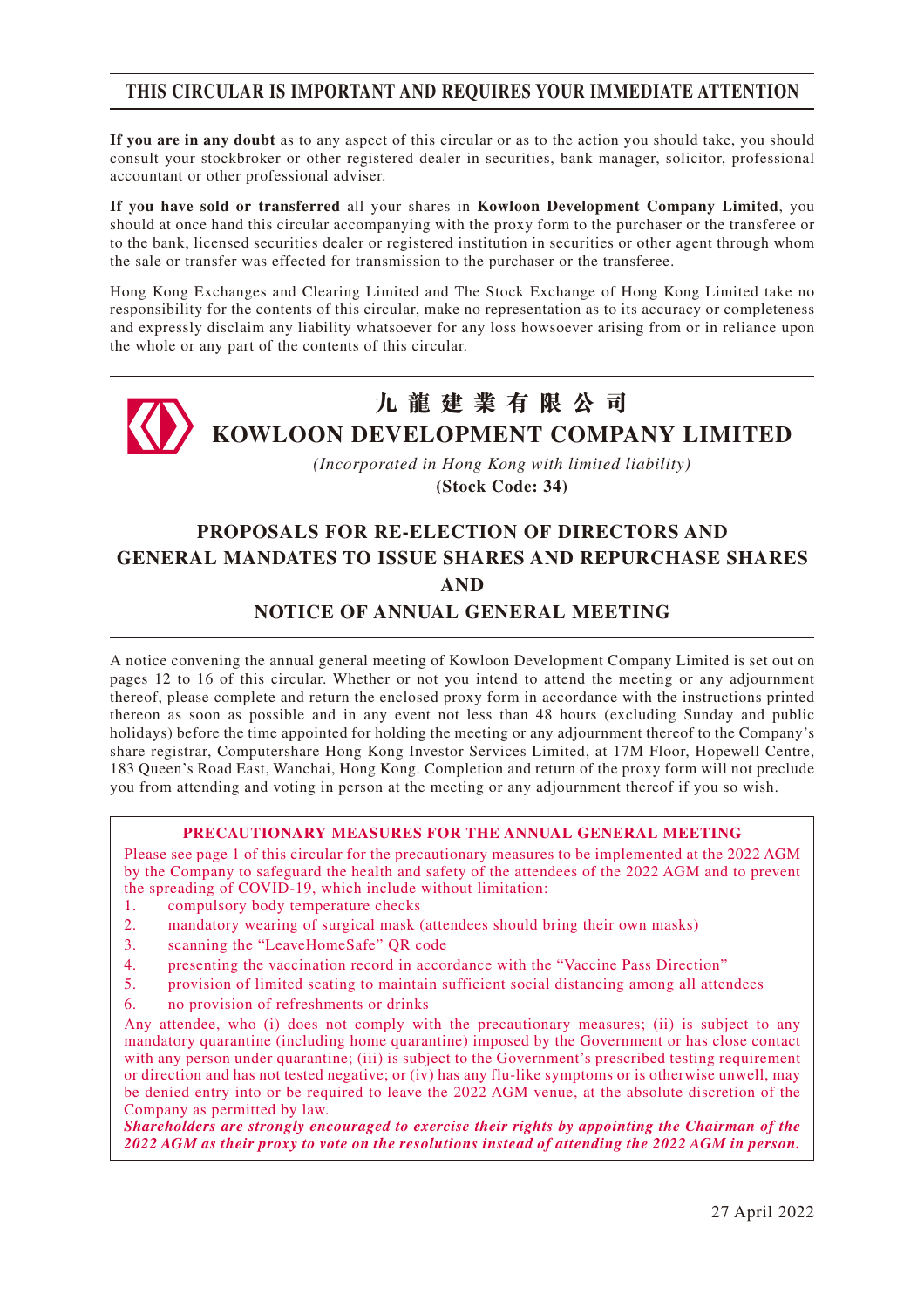# **CONTENTS**

### *Page*

| Letter from the Board (1) contained a set of the Board (1) contained a set of the Board (1) contained a set of the Board (1) contained a set of the Board (1) contained a set of the Board (1) contained a set of the Board (1 |  |
|--------------------------------------------------------------------------------------------------------------------------------------------------------------------------------------------------------------------------------|--|
|                                                                                                                                                                                                                                |  |
| Appendix II — Explanatory Statement on the Repurchase Mandate  9                                                                                                                                                               |  |
|                                                                                                                                                                                                                                |  |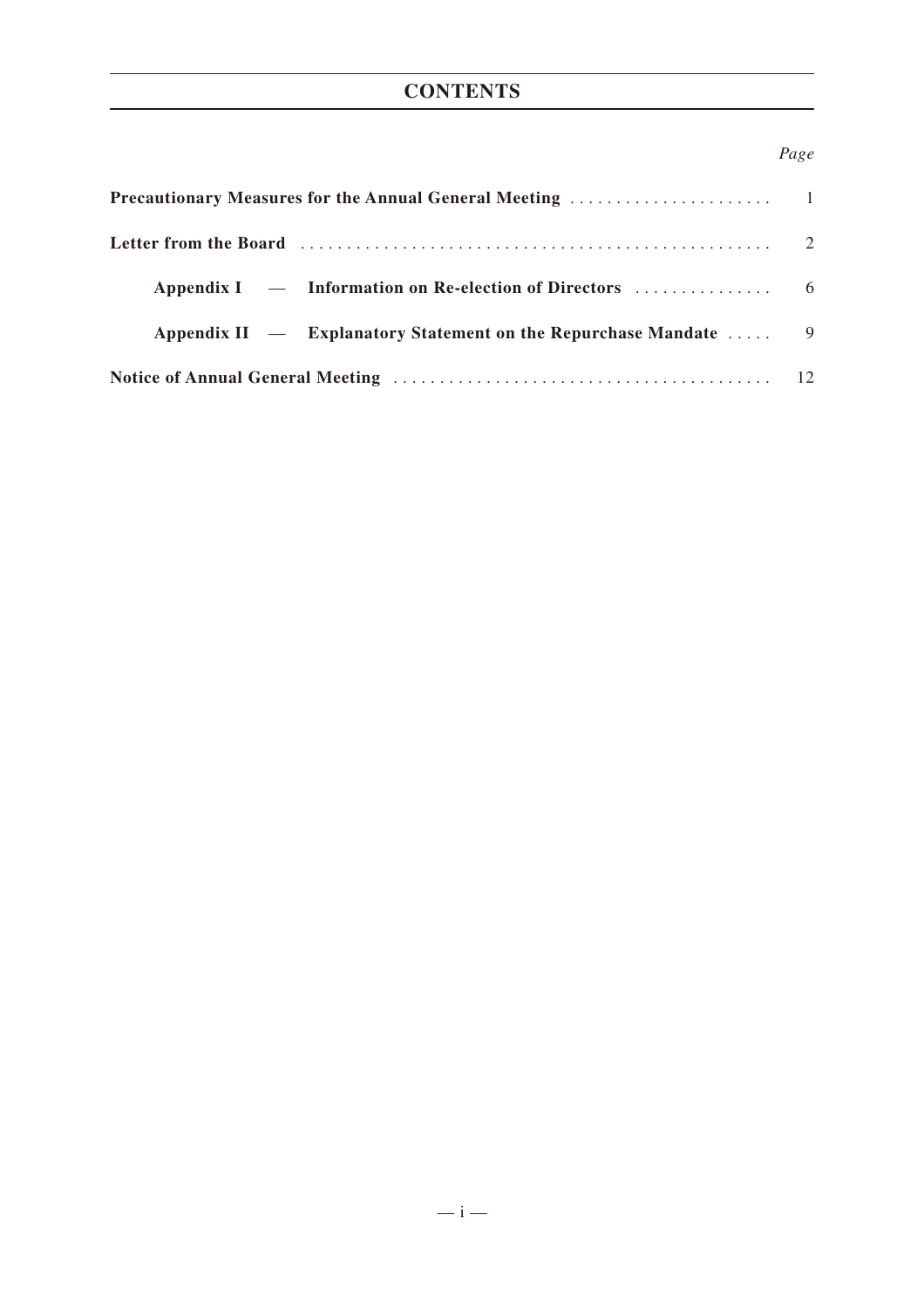# **PRECAUTIONARY MEASURES FOR THE ANNUAL GENERAL MEETING**

To safeguard the health and safety of the attendees of the 2022 AGM (as hereinafter defined) and to prevent the spreading of coronavirus disease 2019 ("**COVID-19**"), the Company will implement the following precautionary measures at the 2022 AGM:

- 1. Compulsory body temperature checks will be conducted on every attendee at the entrance of the 2022 AGM venue. Any person with a body temperature of over 37.3 degrees Celsius will not be admitted to the venue.
- 2. All attendees are required to wear surgical masks before they are permitted to attend and throughout their attendance of the 2022 AGM. Please note that no surgical masks will be provided by the Company and attendees should bring and wear their own surgical masks.
- 3. Every attendee must scan the "LeaveHomeSafe" QR code to record the visit and present the vaccination record pursuant to the "Vaccine Pass Direction" under the Prevention and Control of Disease (Vaccine Pass) Regulation (Chapter 599L of the Laws of Hong Kong) prior to entry into the 2022 AGM venue.
- 4. It is required to keep sufficient social distancing among all attendees. As a result, only a limited number of seats will be provided.
- 5. No refreshments or drinks will be served to the attendees at the 2022 AGM.
- 6. Any additional precautionary measures in accordance with the prevailing requirements or guidelines of the Government (as hereinafter defined) and/or regulatory authorities, or as considered appropriate in light of the development of COVID-19.

Any attendee, who (i) does not comply with the precautionary measures; (ii) is subject to any mandatory quarantine (including home quarantine) imposed by the Government or has close contact with any person under quarantine; (iii) is subject to the Government's prescribed testing requirement or direction and has not tested negative; or (iv) has any flu-like symptoms or is otherwise unwell, may be denied entry into or be required to leave the 2022 AGM venue, at the absolute discretion of the Company as permitted by law. However, attendee will be able to vote by submitting a voting slip to the scrutineer at the entrance of the venue.

### **To protect the shareholders from the risk of infection, shareholders are strongly encouraged to exercise their rights by appointing the Chairman of the 2022 AGM as their proxy to vote on the resolutions instead of attending the 2022 AGM in person.**

As at the Latest Practicable Date (as hereinafter defined), it is not certain as to whether the group gathering restrictions, and the requirements or guidelines of the Government and/or regulatory authorities will continue to apply on the date of the 2022 AGM. Therefore, the Company may need to change the 2022 AGM arrangements at short notice in accordance with the prevailing requirements or guidelines or the development of COVID-19. Shareholders should check the Company's website for further announcements and updates on the arrangements, if any.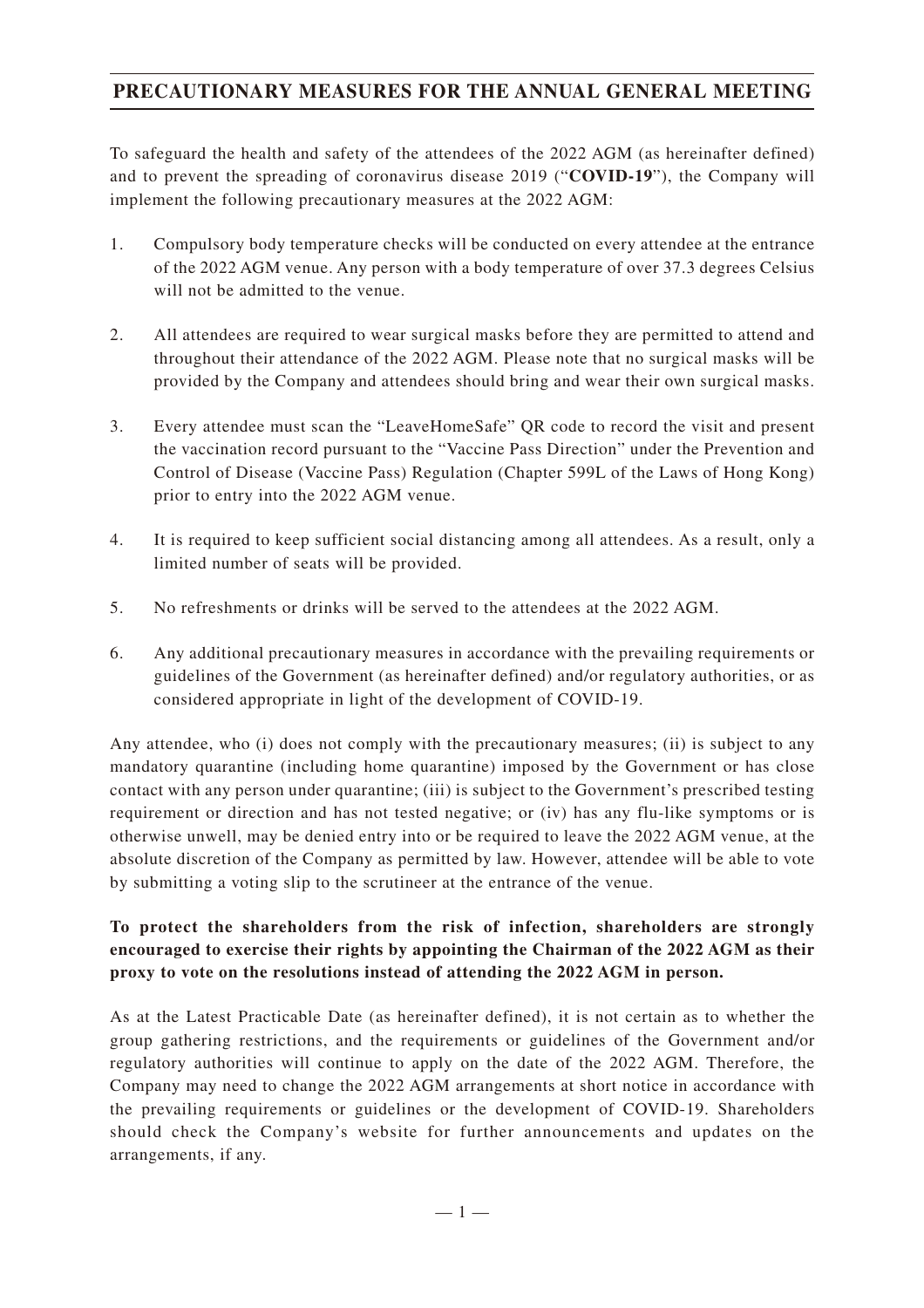# **九龍建業有限公司 KOWLOON DEVELOPMENT COMPANY LIMITED**

*(Incorporated in Hong Kong with limited liability)* **(Stock Code: 34)**

*Executive Directors* Mr Or Wai Sheun *(Chairman)* Mr Lai Ka Fai Mr Or Pui Kwan Mr Lam Yung Hei

*Non-executive Directors* Ms Ng Chi Man Mr Yeung Kwok Kwong

*Independent Non-executive Directors* Mr Li Kwok Sing, Aubrey Mr Lok Kung Chin, Hardy Mr Seto Gin Chung, John Mr David John Shaw

*Registered Office* 23rd Floor, Pioneer Centre 750 Nathan Road Kowloon Hong Kong

27 April 2022

*To the Shareholders*

Dear Sir or Madam,

# **PROPOSALS FOR RE-ELECTION OF DIRECTORS AND GENERAL MANDATES TO ISSUE SHARES AND REPURCHASE SHARES (collectively, the "Proposals") AND**

### **NOTICE OF ANNUAL GENERAL MEETING**

#### **INTRODUCTION**

The purpose of this circular is to provide you with information regarding the Proposals. Your approval of the Proposals will be sought at the annual general meeting of Kowloon Development Company Limited (the "**Company**") to be held at Chiu Garden, 4th Floor, Pioneer Centre, 750 Nathan Road, Kowloon, Hong Kong on Wednesday, 8 June 2022 at 10:00 am (Hong Kong time) (or, in the event that a tropical cyclone warning signal no. 8 or above is hoisted, or a black rainstorm warning signal or "extreme conditions caused by a super typhoon" announced by the Government of the Hong Kong Special Administrative Region (the "**Government**") is/are in force in Hong Kong at 7:00 am (Hong Kong time) on that day, at the same time and place on Thursday, 9 June 2022) (the "**2022 AGM**").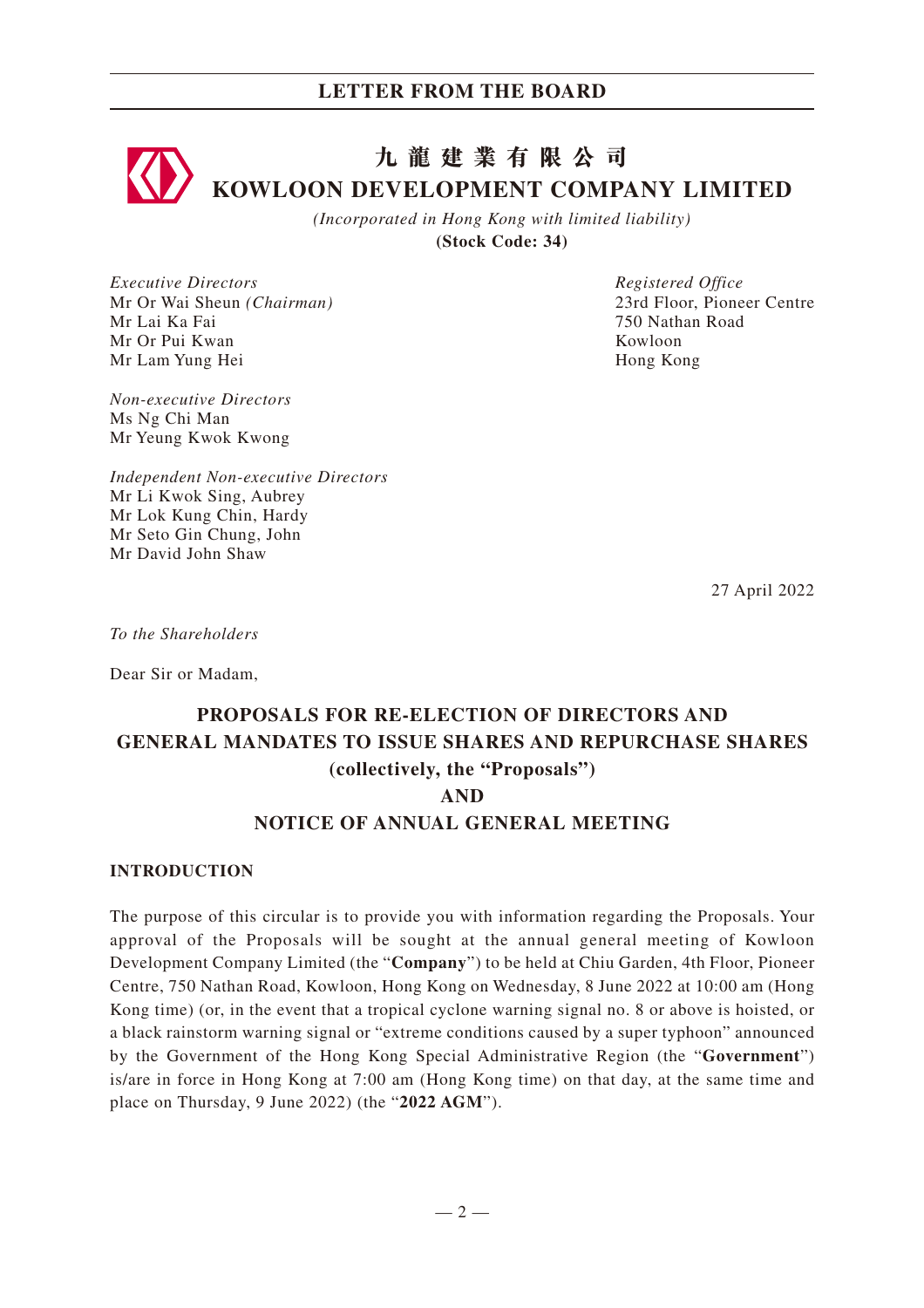# **LETTER FROM THE BOARD**

### **RE-ELECTION OF DIRECTORS**

In accordance with Article 105 of the Articles of Association of the Company (the "**Articles**"), Mr Or Wai Sheun, Mr Seto Gin Chung, John and Mr David John Shaw will retire at the 2022 AGM. Having reached 73 years of age, Mr Seto Gin Chung, John, who has been an Independent Non-executive Director since 2002, has decided to retire with effect from the conclusion of the 2022 AGM. All other retiring directors, namely Mr Or Wai Sheun and Mr David John Shaw (collectively, the "**Retiring Directors**"), being eligible, offer themselves for re-election. The biographical details of the Retiring Directors are set out in Appendix I to this circular.

Recommendations were made by the Nomination Committee of the Company (the "**Nomination Committee**") to the board of directors of the Company (the "**Board**") for the proposed re-election of Mr Or Wai Sheun as an Executive Director and Mr David John Shaw as an Independent Non-executive Director after having reviewed their suitability according to the assessment parameters as set out in the Director Nomination Policy of the Company and the diversity aspects (including but not limited to gender, age, cultural and educational background, ethnicity, professional experience, skills, knowledge and length of service) as set out in the Board Diversity Policy of the Company and/or the independence criteria as set out in Rule 3.13 of the Rules Governing the Listing of Securities on The Stock Exchange of Hong Kong Limited (the "**Listing Rules**"). Mr Shaw has served the Board for more than 9 years and the Company has continued to receive written confirmation from him annually on his independence.

The Board, by taking into account the extensive knowledge and experience, diversity of skills and perspectives as well as contributions of the Retiring Directors to the Board, accepts the recommendations from the Nomination Committee, considers that Mr Shaw is independent, believes that the re-election of the Retiring Directors is in the best interests of the Company and its shareholders as a whole and recommends to the shareholders of the Company the proposed re-election of the Retiring Directors as directors of the Company (the "**Directors**") at the 2022 AGM.

#### **GENERAL MANDATES TO ISSUE SHARES AND REPURCHASE SHARES**

At the annual general meeting of the Company held on 2 June 2021, general mandates were given to the Directors to allot, issue and deal with additional shares of the Company ("**Shares**") and to exercise the powers of the Company to repurchase its own shares. Under the Companies Ordinance (the "**Companies Ordinance**") (Chapter 622 of the Laws of Hong Kong) and the Listing Rules, these general mandates will lapse at the conclusion of the 2022 AGM.

At the 2022 AGM, ordinary resolutions as referred in items (5), (6) and (7) of the notice convening the 2022 AGM will therefore be proposed to refresh these general mandates given to the Directors, as follows:

(a) a general mandate to allot, issue and deal with additional Shares up to a maximum of  $20\%$ of the total number of the issued Shares as at the date of passing of the relevant resolution (subject to adjustment in the case of any conversion of any or all of the Shares into a larger or smaller number of Shares in accordance with Section  $170(2)(e)$  of the Companies Ordinance after the passing of the relevant resolution) (the "**Issue Mandate**");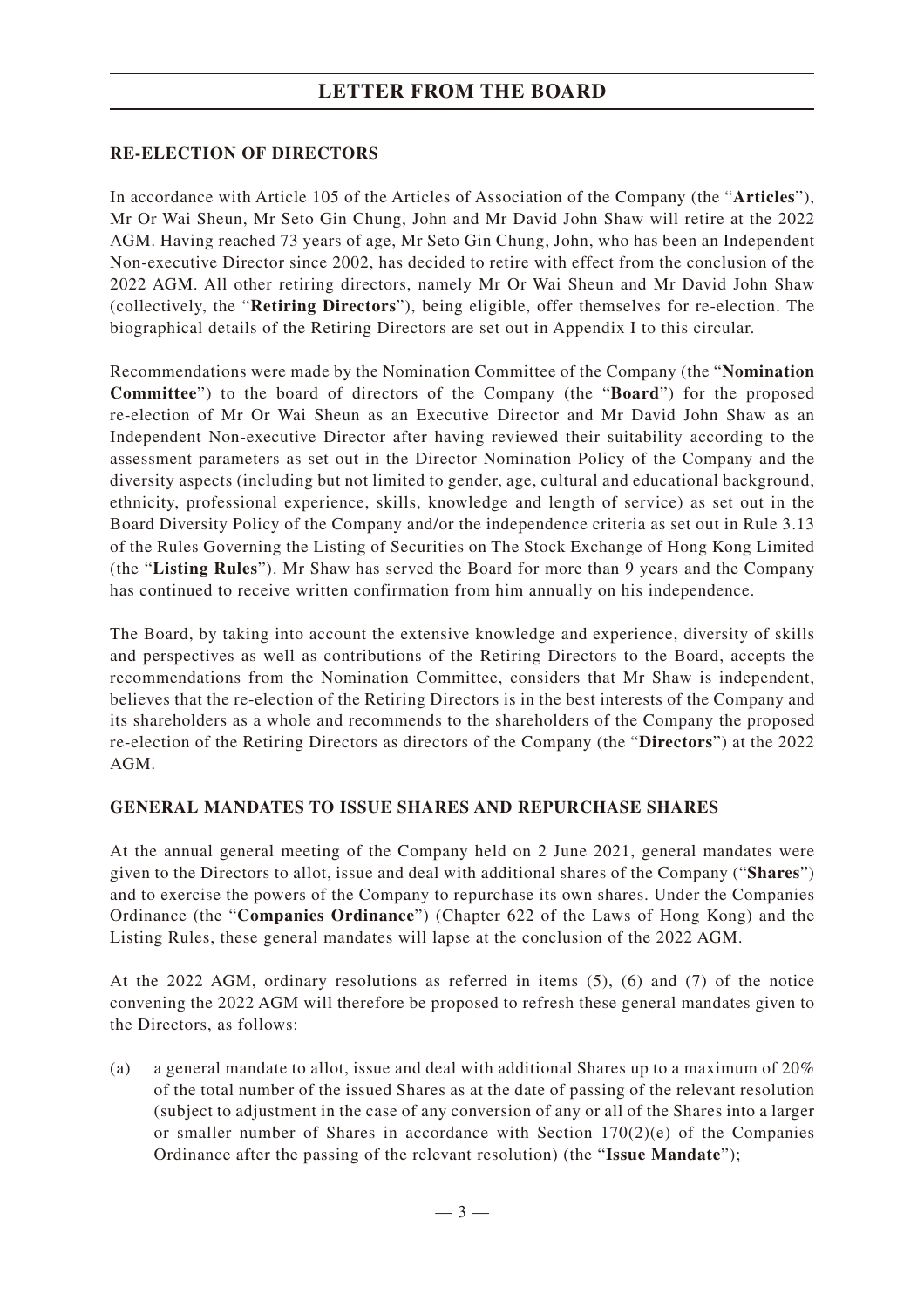# **LETTER FROM THE BOARD**

- (b) a general mandate to repurchase Shares on the stock market up to a maximum of 10% of the total number of the issued Shares as at the date of passing of the relevant resolution (subject to adjustment in the case of any conversion of any or all of the Shares into a larger or smaller number of Shares in accordance with Section  $170(2)(e)$  of the Companies Ordinance after the passing of the relevant resolution) (the "**Repurchase Mandate**"); and
- (c) if the Repurchase Mandate is granted, a general mandate to increase the limit of the Issue Mandate by adding to it the number of Shares repurchased by the Company under the Repurchase Mandate.

As at 21 April 2022, being the latest practicable date prior to the printing of this circular for ascertaining certain information contained in this circular (the "**Latest Practicable Date**"), the number of the issued Shares was 1,176,631,296 Shares. If the ordinary resolution granting the Issue Mandate to the Directors is passed at the 2022 AGM, and assuming no further Shares are issued or repurchased prior to the 2022 AGM, up to 235,326,259 Shares, representing 20% of the total number of the issued Shares as at the date of passing the ordinary resolution at the 2022 AGM (subject to adjustment in the case of any conversion of any or all of the Shares into a larger or smaller number of Shares in accordance with Section  $170(2)(e)$  of the Companies Ordinance after the passing of the relevant resolution), may be issued by the Company.

The Board considers that the Issue Mandate provides flexibility for the allotment and issue of Shares for cash as working capital and/or for business expansion or as consideration for acquisitions as and when appropriate.

The Issue Mandate and the Repurchase Mandate may only continue in force until the conclusion of the next annual general meeting of the Company; or revoked or varied by the Company in general meeting, whichever occurs first. The Board believes that the grant of the general mandates is in the best interests of the Company.

An explanatory statement as required under the Listing Rules to provide the requisite information regarding the Repurchase Mandate is set out in Appendix II to this circular.

### **ANNUAL GENERAL MEETING**

A notice convening the 2022 AGM is set out on pages 12 to 16 of this circular.

A proxy form for the 2022 AGM is enclosed. Whether or not you intend to attend the 2022 AGM or any adjournment thereof, please complete and return the enclosed proxy form in accordance with the instructions printed thereon as soon as possible and in any event not less than 48 hours (excluding Sunday and public holidays) before the time appointed for holding the 2022 AGM or any adjournment thereof to the Company's share registrar, Computershare Hong Kong Investor Services Limited, at 17M Floor, Hopewell Centre, 183 Queen's Road East, Wanchai, Hong Kong. Completion and return of the proxy form will not preclude you from attending and voting in person at the 2022 AGM or any adjournment thereof if you so wish. In such event, the proxy form shall be deemed to be revoked.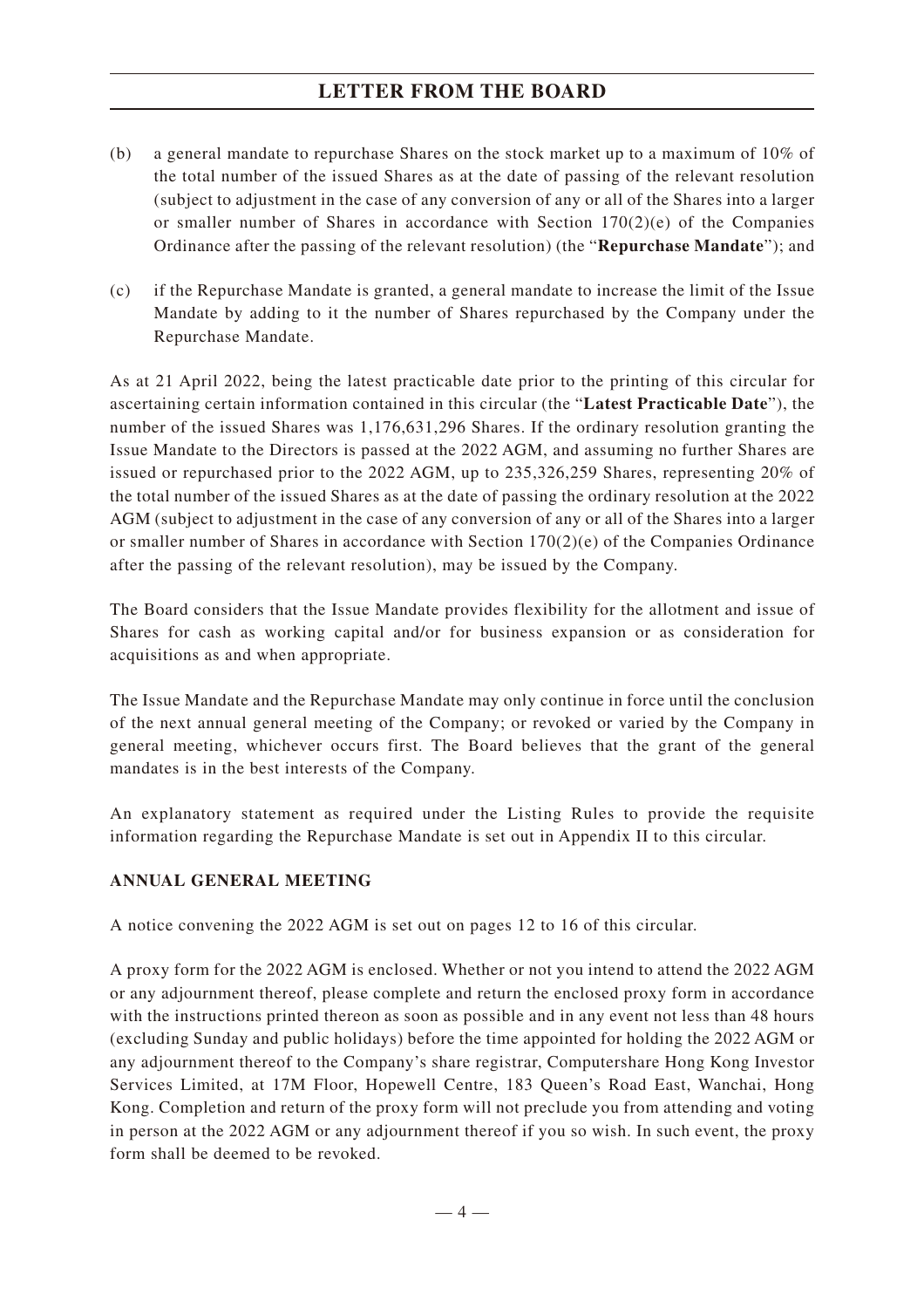# **LETTER FROM THE BOARD**

Pursuant to Rule 13.39(4) of the Listing Rules, any vote of shareholders at a general meeting must be taken by poll. The Chairman of the 2022 AGM will therefore put each of the resolutions to be proposed at the 2022 AGM to be voted by way of a poll pursuant to Article 75 of the Articles.

### **RECOMMENDATION**

The Board considers that the Proposals are in the best interests of the Company and its shareholders as a whole and recommends that the shareholders to vote in favour of all the resolutions to be proposed at the 2022 AGM.

> Yours faithfully, For and on behalf of the Board **Kowloon Development Company Limited Or Wai Sheun** *Chairman*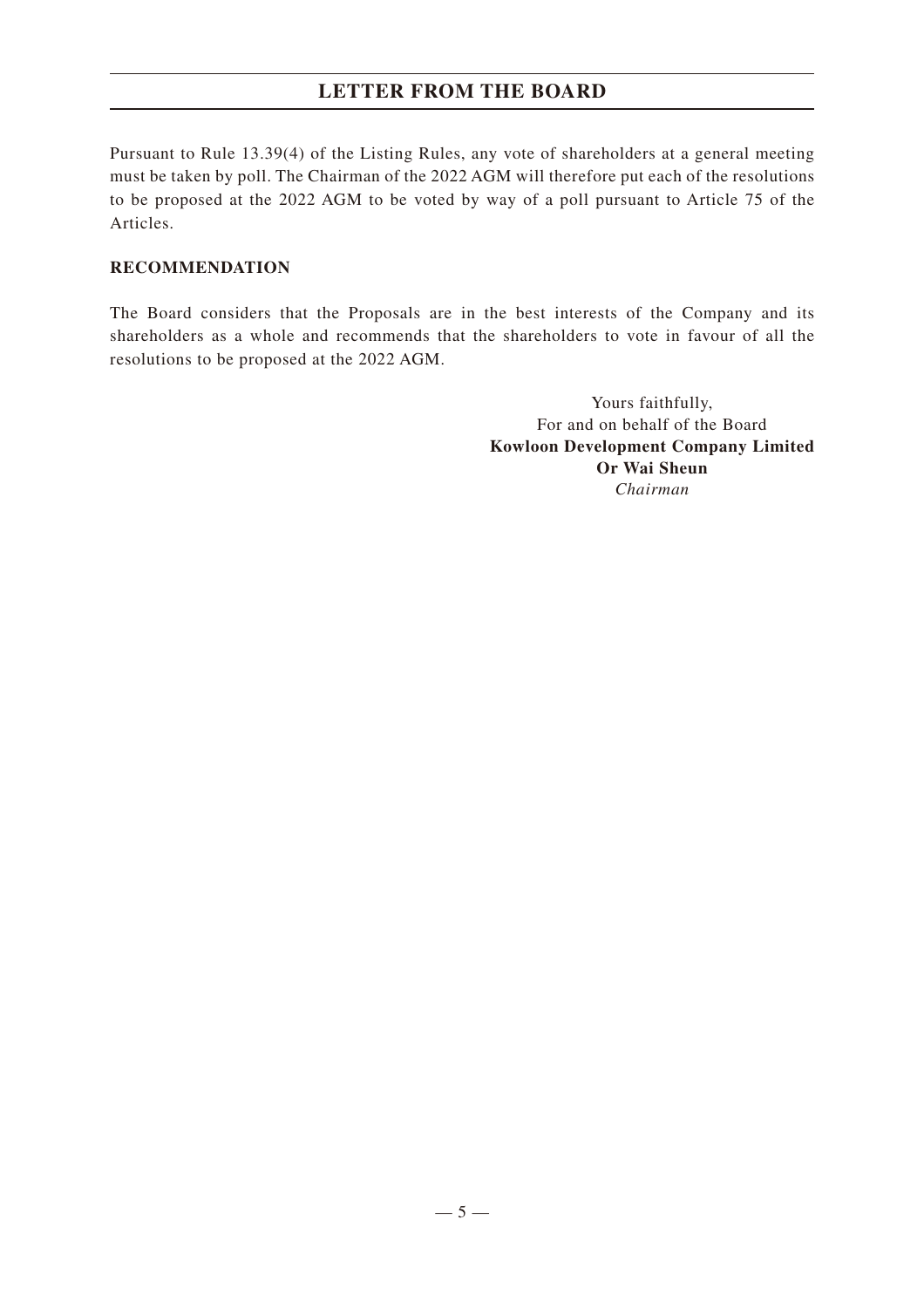# **APPENDIX I INFORMATION ON RE-ELECTION OF DIRECTORS**

The followings are particulars of the Retiring Directors (as required by the Listing Rules) proposed to be re-elected at the 2022 AGM:

1. **Mr OR Wai Sheun**, aged 70, is the *Chairman* of the Company. He has been an *Executive Director* since January 2002 and is responsible for the development of corporate strategies, corporate planning and general management of the Company. Mr Or is also the chairman of Polytec Asset Holdings Limited (listed on the Stock Exchange of Hong Kong prior to withdrawal of listing in May 2021). He is the sole shareholder and a director of New Explorer Developments Limited ("**New Explorer**"), the sole shareholder of Intellinsight Holdings Limited ("**Intellinsight**"), and a director of Intellinsight, the substantial shareholder of the Company, and certain subsidiaries of the Group as well. Mr Or has over 40 years of experience in property development, industrial and financial investment business in Hong Kong, Mainland China and Macau. He is the spouse of Ms Ng Chi Man, the father of Mr Or Pui Kwan and the father-in-law of Mr Lam Yung Hei.

Save as disclosed above, Mr Or did not hold any other directorships in listed companies in the last three years and does not have any relationships with any directors, senior management or substantial or controlling shareholders of the Company.

As at the Latest Practicable Date, other than as disclosed below, Mr Or did not have any interests or short positions in the shares, underlying shares and debentures of the Company or any of its associated corporations which were required to be disclosed under Part XV of the Securities and Futures Ordinance ("**SFO**") (Chapter 571 of the Laws of Hong Kong).

#### **Interest in the shares of the Company**

| Nature of interest | No. of ordinary shares | Note |
|--------------------|------------------------|------|
| Corporate          | 831,047,624            | (1)  |

Note:

(1) Such interest in shares is held by Intellinsight, a wholly-owned subsidiary of New Explorer which is wholly-owned by Mr Or.

There is a service contract between Mr Or and the Company. The service contract has no specified length nor proposed length of services but Mr Or's term as an Executive Director is subject to retirement by rotation and re-election by the shareholders at the annual general meeting of the Company as and when required under the Articles and the Listing Rules. The Company can determine the service contract without payment of compensation (other than statutory compensation). Mr Or will receive such director's fees and other emoluments as the Board may determine from time to time pursuant to the power given to it under the Articles or otherwise granted to the Board by the shareholders of the Company. In determining the director's fee and other emoluments for Mr Or, the Board will take into account the prevailing market practice, workload, scale and complexity of the Company's business and the responsibility involved. Mr Or did not receive any director's fees and other emoluments from the date of appointment as Director to the year ended 31 December 2021.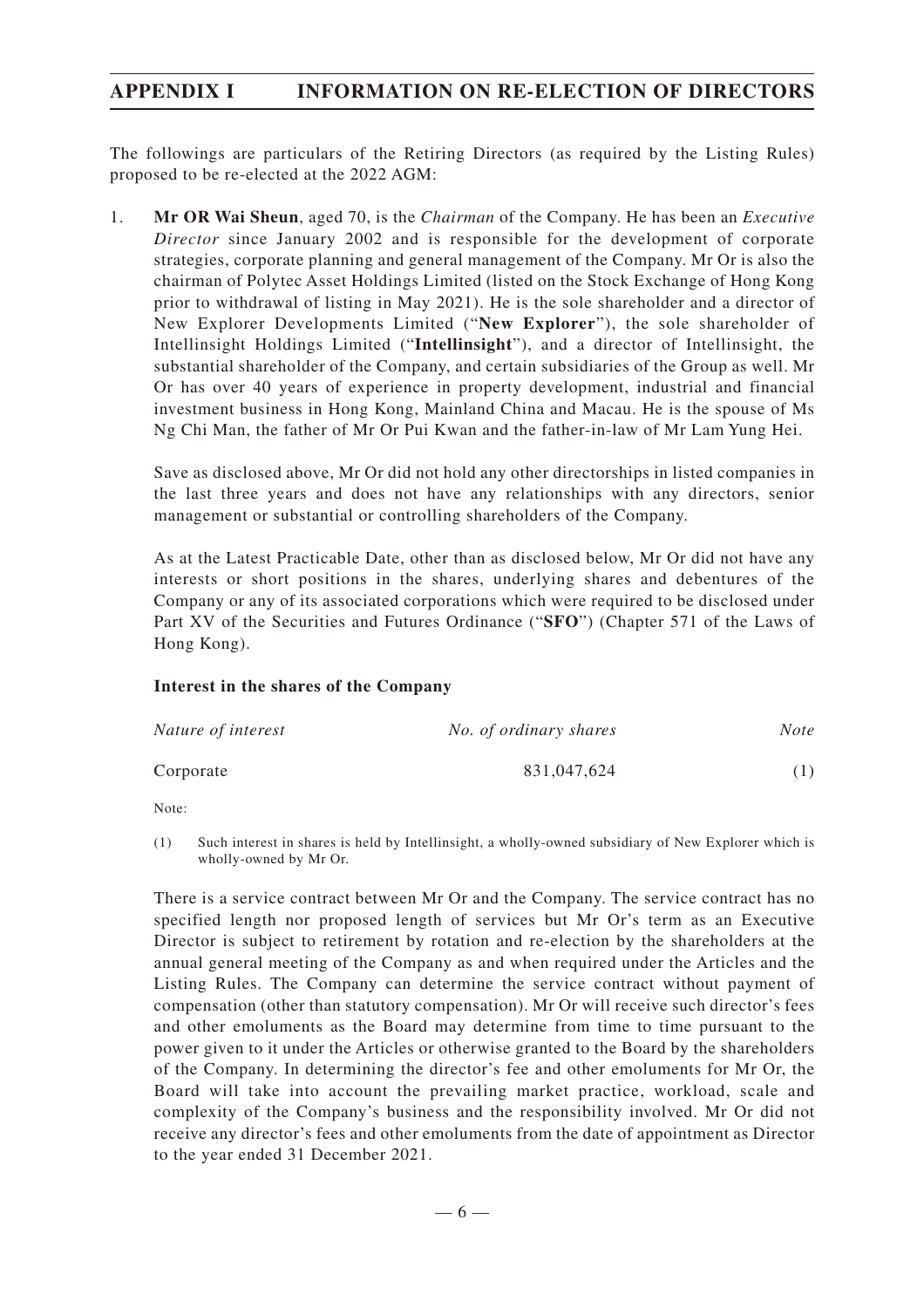# **APPENDIX I INFORMATION ON RE-ELECTION OF DIRECTORS**

2. **Mr David John SHAW**, aged 75, has been an *Independent Non-executive Director* of the Company since June 2007. Mr Shaw acted as adviser to the board of HSBC Holdings plc from June 1998 until September 2013; he retired from the HSBC Group in September 2015. He is also an independent non-executive director of Shui On Land Limited (listed on the Stock Exchange of Hong Kong). Mr Shaw is a solicitor, admitted in England and Wales and in Hong Kong. He was a partner of Norton Rose from 1973 to 1998 and during that period spent approximately 20 years working in Hong Kong. Mr Shaw obtained a law degree from Cambridge University.

Mr Shaw does not hold any positions with the Company or its subsidiaries, other than that of an Independent Non-executive Director of the Company.

Save as disclosed above, Mr Shaw did not hold any other directorships in listed companies in the last three years and does not have any relationships with any directors, senior management or substantial or controlling shareholders of the Company.

As at the Latest Practicable Date, other than as disclosed below, Mr Shaw did not have any interests or short positions in the shares, underlying shares and debentures of the Company or any of its associated corporations which were required to be disclosed under Part XV of the SFO.

#### **Interest in the shares of the Company**

*Nature of interest No. of ordinary shares*

Personal 200,500

There is a service contract between Mr Shaw and the Company. The service contract has no specified length nor proposed length of services but Mr Shaw's term as a Non-executive Director is subject to retirement by rotation and re-election by the shareholders at the annual general meeting of the Company as and when required under the Articles and the Listing Rules. The Company can determine the service contract without payment of compensation (other than statutory compensation). Mr Shaw will receive such director's fees and other emoluments as the Board may determine from time to time pursuant to the power given to it under the Articles or otherwise granted to the Board by the shareholders of the Company. In determining the director's fee and other emoluments for Mr Shaw, the Board will take into account the prevailing market practice, workload, scale and complexity of the Company's business and the responsibility involved. Save for a director's fee of HK\$300,000, Mr Shaw did not receive any other emoluments from the Company for the year ended 31 December 2021.

Save as disclosed herein, there is no other matters in relation to the Retiring Directors that need to be brought to the attention of the shareholders of the Company nor information to be disclosed pursuant to the requirements of Rules  $13.51(2)(h)$  to (v) of the Listing Rules.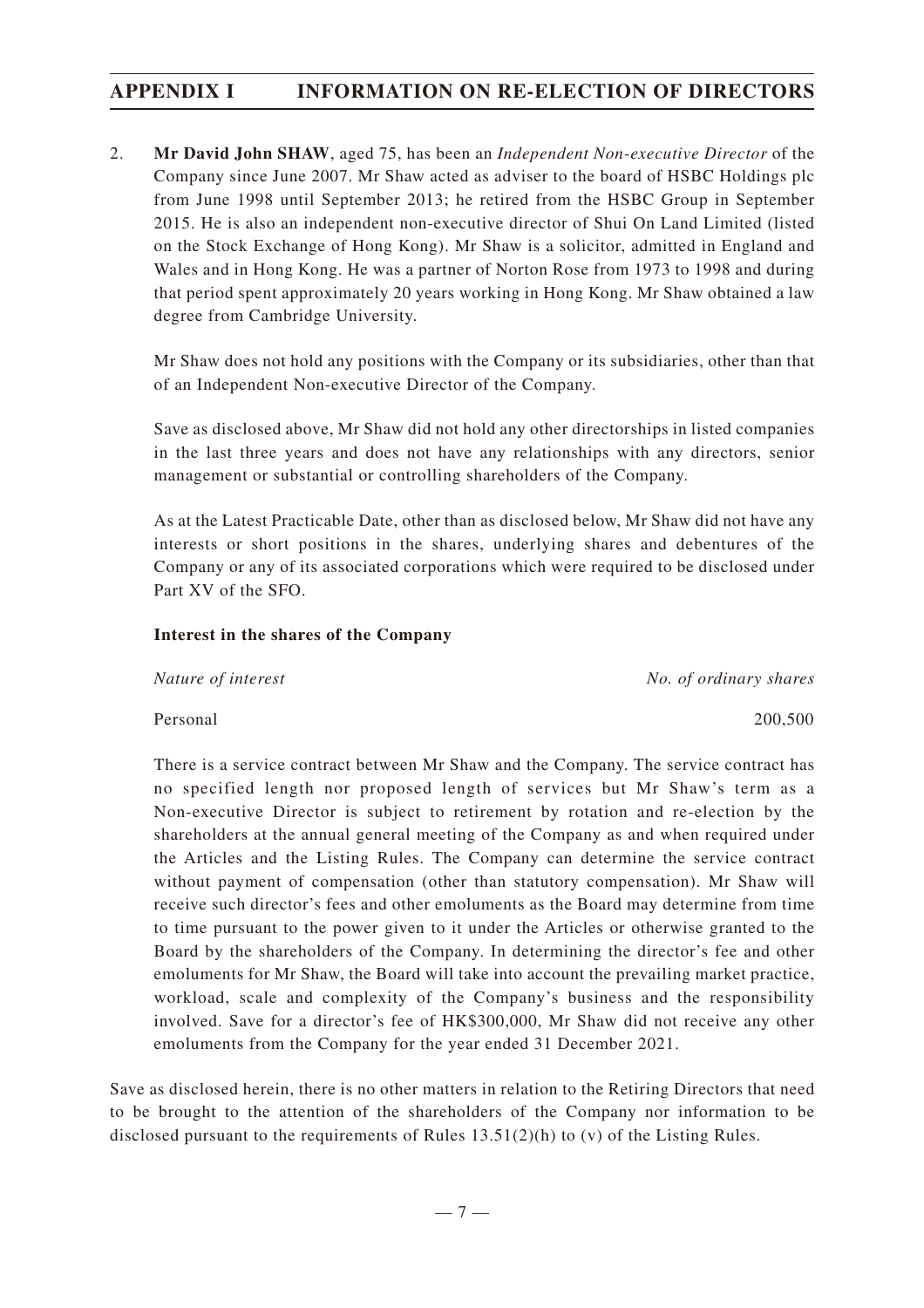# **APPENDIX I INFORMATION ON RE-ELECTION OF DIRECTORS**

#### **NOMINATION BY SHAREHOLDERS**

Article 109 of the Articles provides that no person, other than a retiring Director, shall be eligible for election to the office of Director at any general meeting, unless notice in writing of the intention to propose that person for election as a Director and notice in writing by that person of his willingness to be elected shall be given to the Company at least seven days before the date of general meeting. Such period for lodgement of the notices shall commence no earlier than the day after the dispatch of the notice of the meeting appointed for such election and end no later than seven days prior to the date of such meeting, provided that such period shall be at least seven days.

Accordingly, if a shareholder of the Company, who is duly qualified to attend and vote at the general meeting convened to deal with the appointment or election of Director(s), intends to propose a person for election as a Director, the shareholder concerned shall lodge a written notice at the Company's registered office at 23rd Floor, Pioneer Centre, 750 Nathan Road, Kowloon, Hong Kong, for the attention of the Company Secretary of the Company stating (i) his/her intention to propose such person for election as a Director; and (ii) the biographical details of the nominated candidate as required under Rule 13.51(2) of the Listing Rules for publication by the Company. Such written notice should be signed by the shareholder concerned and the person who has been proposed indicating his/her willingness to be elected.

In order to ensure shareholders of the Company have sufficient time to receive and consider the information of the nominated candidate(s), shareholders are urged to submit their proposals as early as practicable, preferably before 5:00 pm (Hong Kong time) on Tuesday, 17 May 2022.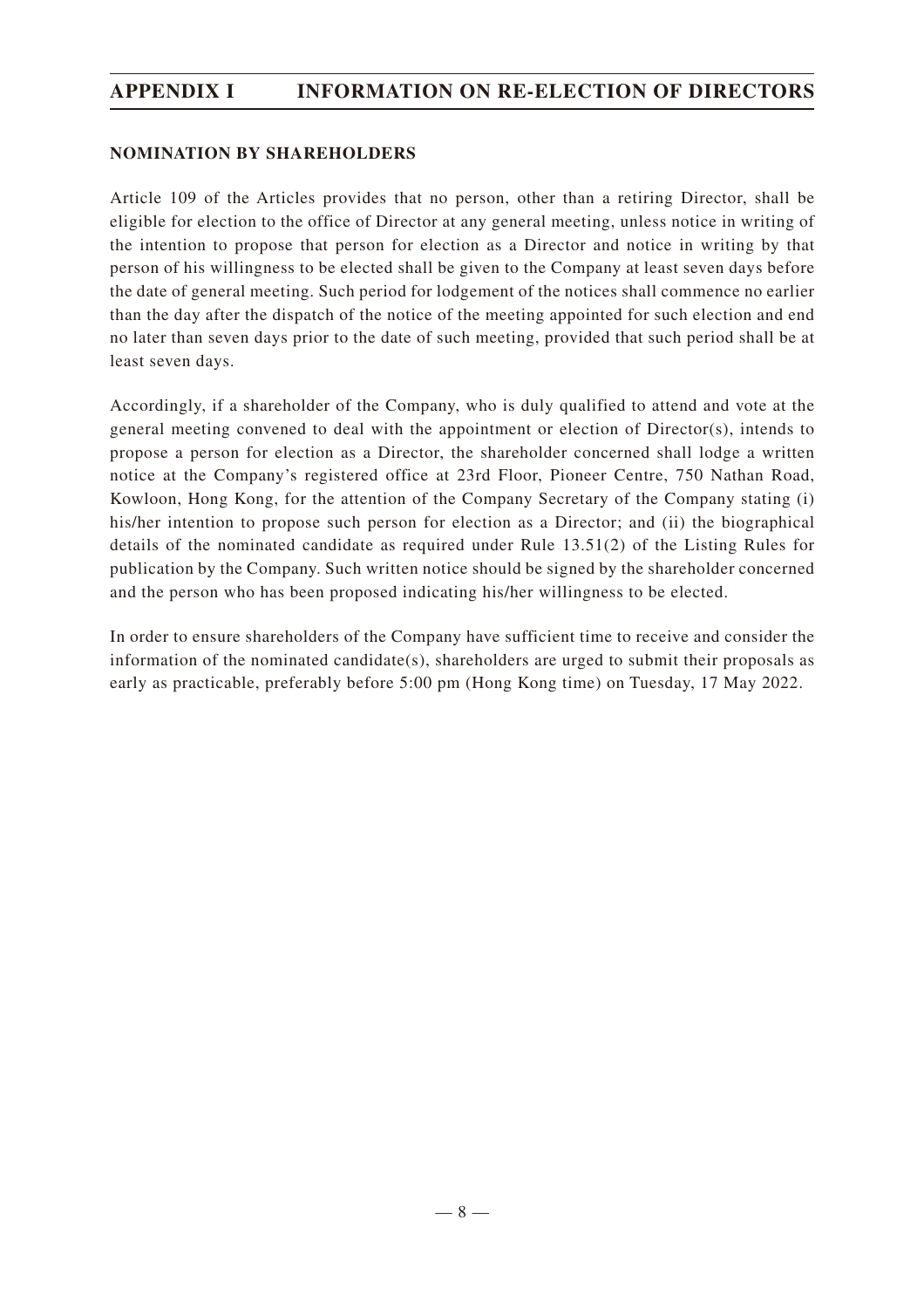# **APPENDIX II EXPLANATORY STATEMENT ON THE REPURCHASE MANDATE**

This appendix serves as an explanatory statement to the shareholders as required under the Rule 10.06(1)(b) of the Listing Rules in connection with the Repurchase Mandate and also constitutes the memorandum required under Section 239 of the Companies Ordinance.

### **1. SHAREHOLDERS' APPROVAL**

The Listing Rules provide that all proposed share repurchase on The Stock Exchange of Hong Kong Limited (the "**Stock Exchange**") by a company with its primary listing on the Stock Exchange must be approved in advance by an ordinary resolution of shareholders, either by way of general mandate or by specific approval in relation to specific transactions, and the shares proposed to be repurchased by the company must be fully-paid up.

### **2. NUMBER OF SHARES SUBJECT TO THE REPURCHASE MANDATE**

As at the Latest Practicable Date, the number of the issued Shares was 1,176,631,296 Shares. Subject to the passing of the necessary ordinary resolution and assuming that no further Shares are issued or repurchased prior to the 2022 AGM, up to 117,663,129 Shares, representing 10% of the total number of the issued Shares as at the date of passing the resolution at the 2022 AGM (subject to adjustment in the case of any conversion of any or all of the Shares into a larger or smaller number of Shares in accordance with Section  $170(2)(e)$  of the Companies Ordinance after the passing of the relevant resolution), may be repurchased by the Company.

### **3. SOURCE OF FUNDS**

The Company may only apply funds legally available for the repurchase of Shares in accordance with the Articles, the Listing Rules and the applicable laws of Hong Kong. The Companies Ordinance provides that the repurchase of Shares may be made either out of distributable profits or the proceeds of a new issue of Shares made for such purpose.

### **4. REASONS FOR REPURCHASE**

The Board believes that it is in the best interests of the Company and its shareholders as a whole for the Directors to have a general authority from the shareholders to repurchase Shares on the stock market at any appropriate time. Such repurchases may, depending on market conditions and funding arrangements at the time, lead to an enhancement of the net asset value of the Company and/or its earnings per share and will only be made when the Directors believe that such repurchases will benefit the Company and its shareholders as a whole.

### **5. FINANCIAL EFFECT OF REPURCHASE**

There may be a material adverse effect on the working capital or gearing position of the Company (as compared with the position disclosed in the audited financial statements as at 31 December 2021) in the event that the Repurchase Mandate is exercised in full. However, the Directors do not propose to exercise the Repurchase Mandate to such extent as would, in the circumstances, have a material adverse effect on the working capital of the Company or the gearing levels which in the opinion of the Directors are from time to time appropriate for the Company.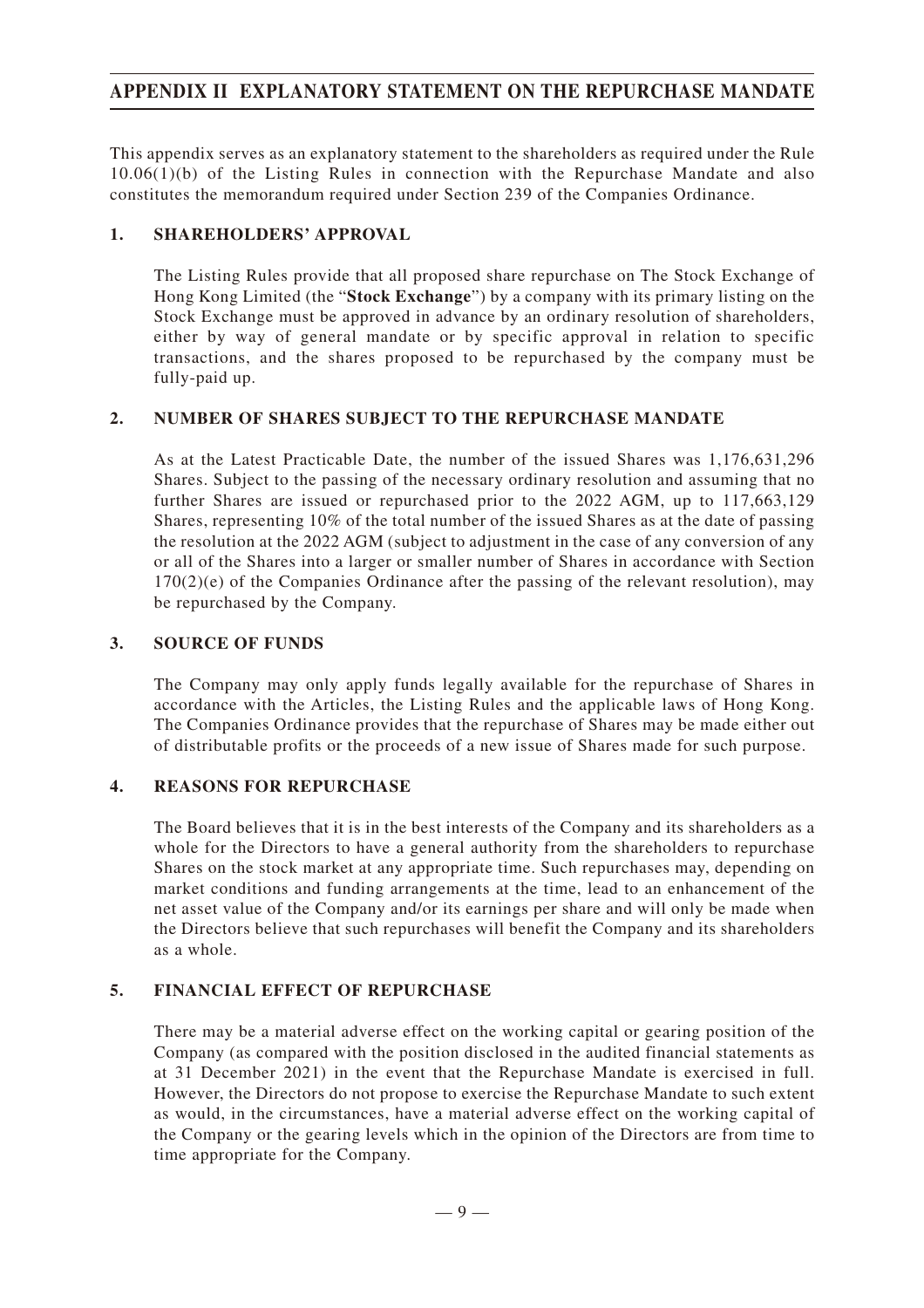# **APPENDIX II EXPLANATORY STATEMENT ON THE REPURCHASE MANDATE**

### **6. GENERAL**

None of the Directors nor, to their best knowledge having made all reasonable enquiries, their associates (as defined in the Listing Rules) have any present intention to sell any of the Shares to the Company or its subsidiaries if the Repurchase Mandate is approved by the shareholders.

The Directors have undertaken to the Stock Exchange, so far as the same may be applicable, they will exercise the Repurchase Mandate in accordance with the Listing Rules and the applicable laws of Hong Kong.

No connected persons (as defined in the Listing Rules) have notified the Company that they have a present intention to sell any of the Shares to the Company, or have undertaken not to do so, if the Repurchase Mandate is approved by the shareholders.

If, as a result of a repurchase of the Shares, a shareholder's proportionate interest in the voting rights of the Company increases, such increase will be treated as an acquisition for the purposes of the Code on Takeovers and Mergers (the "**Takeovers Code**"). As a result, a shareholder or a group of shareholders acting in concert could, depending on the level of increase of shareholding interest, obtain or consolidate control of the Company and become obliged to make a mandatory offer in accordance with Rules 26 and 32 of the Takeovers Code. As at the Latest Practicable Date, based on information available to the Company, the Company's single largest registered shareholder, Intellinsight (ultimately wholly-owned by Mr Or Wai Sheun through New Explorer), held 831,047,624 Shares representing approximately 70.63% of the number of the issued Shares. In the event that the Directors exercise the power in full to repurchase Shares pursuant to the Repurchase Mandate, the shareholding held by Intellinsight would increase to approximately 78.48% of the number of the issued Shares. Such increase would not give rise to an obligation to make a mandatory offer under Rules 26 and 32 of the Takeovers Code.

In the event of an exercise of the Repurchase Mandate, public shareholding in the Company may be reduced to below 25% which will be in breach of the Listing Rules. In accordance with the aforesaid undertaking and unless otherwise approved by the Stock Exchange, the Directors will refrain from exercising the power conferred by the Repurchase Mandate if it will result in a breach of the Listing Rules.

The Company has not purchased any of its shares (whether on the Stock Exchange or otherwise) in the six months preceding the Latest Practicable Date.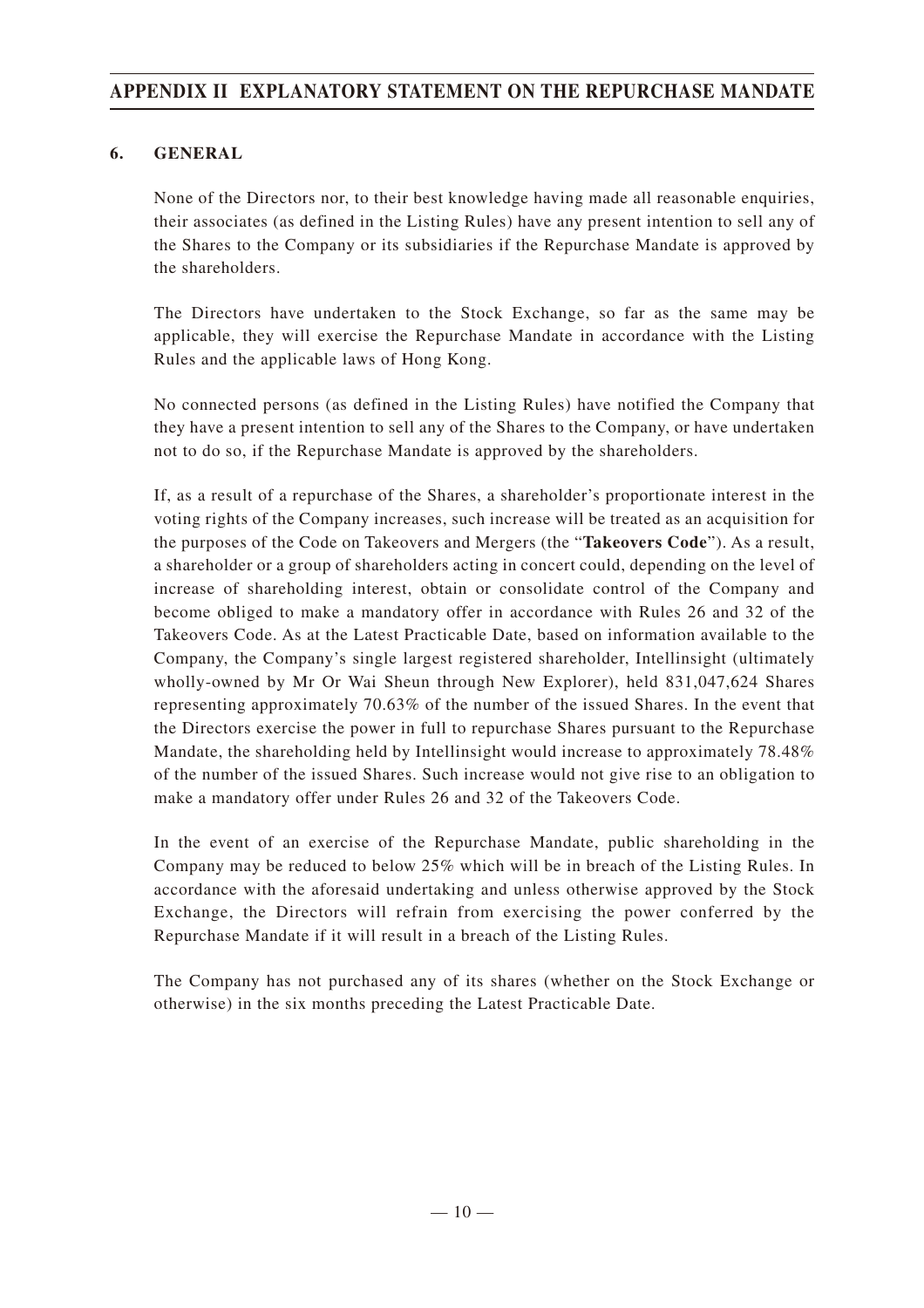# **APPENDIX II EXPLANATORY STATEMENT ON THE REPURCHASE MANDATE**

The highest and lowest prices at which the Shares have been traded on the Stock Exchange in each of the previous twelve months up to the Latest Practicable Date were as follows:

|                                           | <b>Highest</b><br>HK\$ | Lowest<br>HK\$ |
|-------------------------------------------|------------------------|----------------|
|                                           |                        |                |
| 2021                                      |                        |                |
| April                                     | 9.25                   | 8.60           |
| May                                       | 9.68                   | 9.16           |
| June                                      | 9.95                   | 9.12           |
| July                                      | 9.30                   | 8.86           |
| August                                    | 9.35                   | 9.03           |
| September                                 | 9.29                   | 8.52           |
| October                                   | 9.23                   | 8.65           |
| November                                  | 11.06                  | 9.30           |
| December                                  | 10.38                  | 9.77           |
| 2022                                      |                        |                |
| January                                   | 10.58                  | 10.10          |
| February                                  | 10.60                  | 10.12          |
| March                                     | 10.52                  | 9.60           |
| April (up to the Latest Practicable Date) | 10.56                  | 10.10          |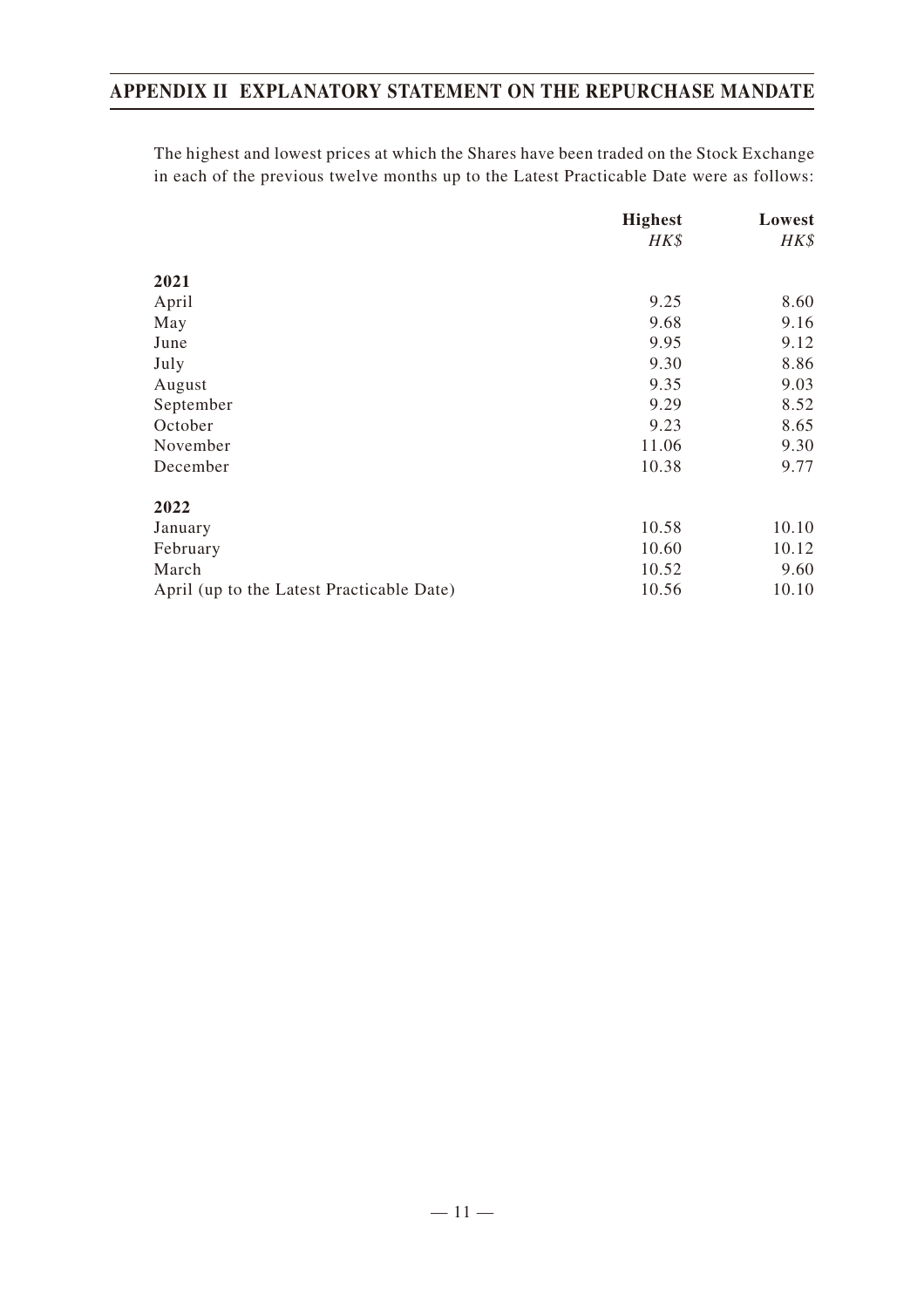# **九龍建業有限公司 KOWLOON DEVELOPMENT COMPANY LIMITED**

*(Incorporated in Hong Kong with limited liability)* **(Stock Code: 34)**

### **NOTICE OF ANNUAL GENERAL MEETING**

**NOTICE IS HEREBY GIVEN THAT** the annual general meeting of Kowloon Development Company Limited (the "**Company**") will be held at Chiu Garden, 4th Floor, Pioneer Centre, 750 Nathan Road, Kowloon, Hong Kong on Wednesday, 8 June 2022 at 10:00 am (Hong Kong time) (or, in the event that a tropical cyclone warning signal no. 8 or above is hoisted, or a black rainstorm warning signal or "extreme conditions caused by a super typhoon" announced by the Government of the Hong Kong Special Administrative Region (the "**Government**") is/are in force in Hong Kong at 7:00 am (Hong Kong time) on that day, at the same time and place on Thursday, 9 June 2022) (the "**2022 AGM**") for the following purposes:

#### **As Ordinary Business**

#### **Ordinary Resolutions**

- (1) To receive and consider the audited financial statements together with the reports of the directors and the auditor thereon for the year ended 31 December 2021.
- (2) To declare a final dividend for the year ended 31 December 2021.
- (3) To re-elect directors and authorise the board of directors of the Company to fix the directors' remuneration.
- (4) To re-appoint KPMG as auditor and authorise the board of directors of the Company to fix the auditor's remuneration.

#### **As Special Business**

#### **Ordinary Resolutions**

To consider and, if thought fit, to pass with or without modification, the following resolutions as ordinary resolutions:

#### (5) "**THAT**:

(A) subject to paragraph (C) of this Resolution and pursuant to Section 141 of the Companies Ordinance (the "**Companies Ordinance**") (Chapter 622 of the Laws of Hong Kong), the exercise by the directors of the Company (the "**Directors**") during the Relevant Period (as hereinafter defined) of all the powers of the Company to allot, issue and deal with additional shares of the Company and to make or grant offers, agreements and options (including warrants, bonds, debentures, notes and any securities which carry rights to subscribe for or are convertible into shares in the Company) which would or might require the exercise of such powers be generally and unconditionally approved;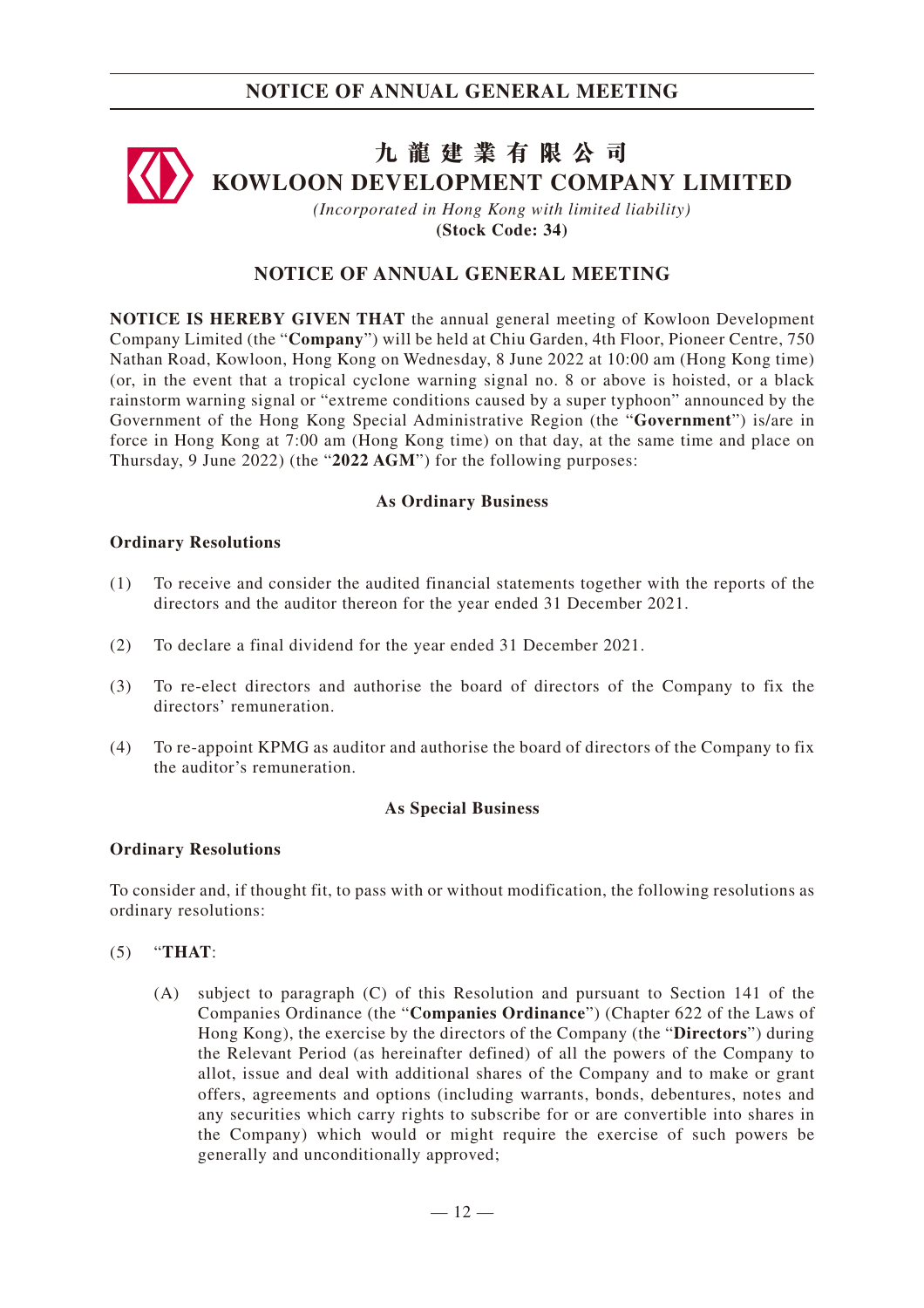# **NOTICE OF ANNUAL GENERAL MEETING**

- (B) the approval in paragraph (A) of this Resolution shall authorise the Directors during the Relevant Period to make or grant offers, agreements and options (including warrants, bonds, debentures, notes and any securities which carry rights to subscribe for or are convertible into shares in the Company) which would or might require the exercise of such powers after the end of the Relevant Period;
- (C) the total number of shares of the Company allotted or agreed conditionally or unconditionally to be allotted (whether pursuant to an option or otherwise) by the Directors pursuant to the approval in paragraph (A) of this Resolution, otherwise than pursuant to (i) a Rights Issue (as hereinafter defined), or (ii) an issue of shares upon the exercise of options granted under any share option scheme adopted by the Company, or (iii) an issue of shares as scrip dividends or similar arrangement providing for the allotment of shares in lieu of the whole or part of a dividend on shares of the Company in accordance with the Articles of Association of the Company (the "**Articles**"), or (iv) an issue of shares in the Company upon the exercise of rights of subscription or conversion under the terms of any of the securities which carry rights to subscribe for or are convertible into shares of the Company, shall not exceed 20% of the total number of the issued shares of the Company at the date of passing this Resolution (subject to adjustment in the case of any conversion of any or all of the shares of the Company into a larger or smaller number of shares in accordance with Section  $170(2)(e)$  of the Companies Ordinance after the passing of this Resolution) and the said approval shall be limited accordingly; and
- (D) for the purpose of this Resolution:

"**Relevant Period**" means the period from the passing of this Resolution until the earlier of:

- (i) the conclusion of the next annual general meeting of the Company;
- (ii) the expiration of the period within which the next annual general meeting of the Company is required by the Companies Ordinance and/or the Articles to be held; and
- (iii) the date on which the authority set out in this Resolution is revoked or varied by the Company in general meeting; and

"**Rights Issue**" means an offer of shares of the Company open for a period fixed by the Directors to holders of shares of the Company or any class thereof on the register on a fixed record date in proportion to their then holdings of such shares (subject to such exclusion or other arrangements as the Directors may deem necessary or expedient in relation to fractional entitlements or having regard to any restrictions or obligations under the laws of, or the requirements of any recognised regulatory body or any stock exchange in, Hong Kong or any territory applicable to the Company)."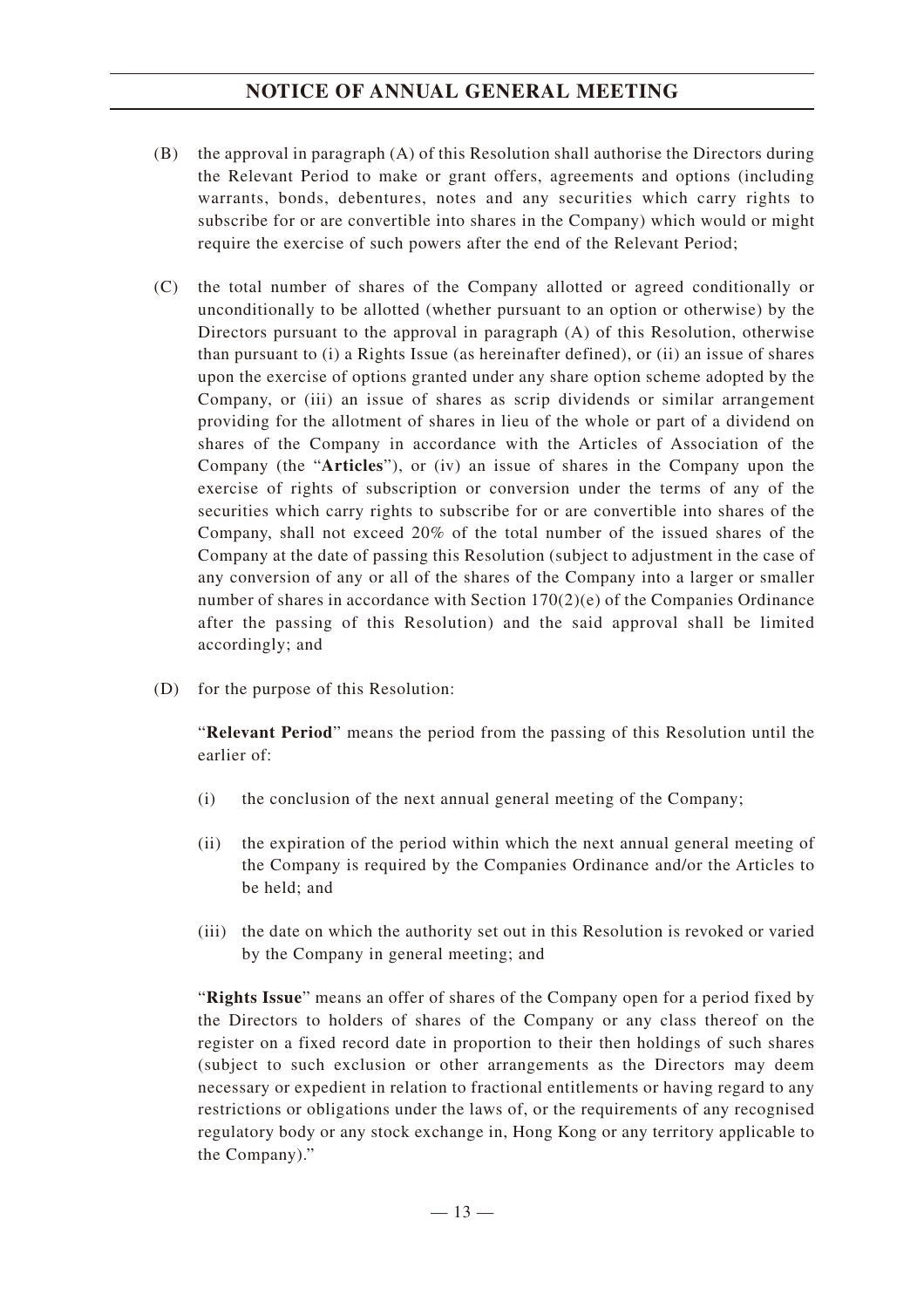### (6) "**THAT**:

- (A) subject to paragraph (B) of this Resolution, the exercise by the Directors during the Relevant Period (as hereinafter defined) of all the powers of the Company to repurchase its own shares, subject to and in accordance with all applicable laws and requirements of the Rules Governing the Listing of Securities on The Stock Exchange of Hong Kong Limited (the "**Stock Exchange**"), be generally and unconditionally approved;
- (B) the total number of shares of the Company which may be repurchased on the Stock Exchange or any other stock exchange on which the shares of the Company may be listed and recognised for this purpose by the Securities and Futures Commission and the Stock Exchange under the Code on Share Repurchases pursuant to the approval in paragraph (A) of this Resolution shall not exceed 10% of the total number of the issued shares of the Company at the date of passing this Resolution (subject to adjustment in the case of any conversion of any or all of the shares of the Company into a larger or smaller number of shares in accordance with Section 170(2)(e) of the Companies Ordinance after the passing of this Resolution) and the said approval shall be limited accordingly; and
- (C) for the purpose of this Resolution:

"**Relevant Period**" means the period from the passing of this Resolution until the earlier of:

- (i) the conclusion of the next annual general meeting of the Company;
- (ii) the expiration of the period within which the next annual general meeting of the Company is required by the Companies Ordinance and/or the Articles to be held; and
- (iii) the date on which the authority set out in this Resolution is revoked or varied by the Company in general meeting."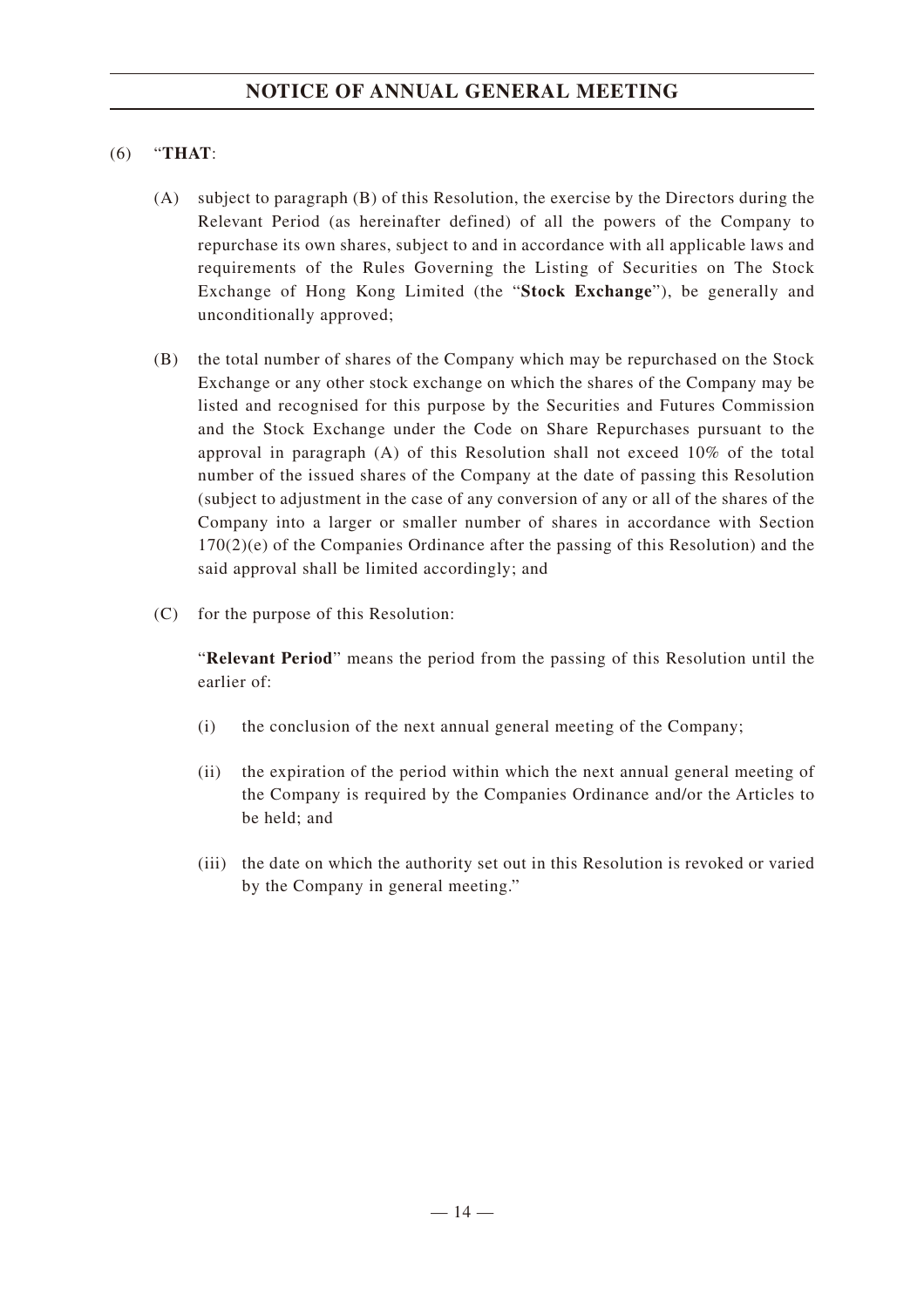# **NOTICE OF ANNUAL GENERAL MEETING**

(7) "**THAT** conditional upon the passing of Resolutions (5) and (6) as set out in this notice of meeting, the general mandate granted to the Directors to exercise the powers of the Company pursuant to Resolution (5) as set out in this notice of meeting be and is hereby extended by the addition thereto of an amount representing the total number of shares of the Company repurchased by the Company under the authority granted pursuant to Resolution (6) as set out in this notice of meeting, provided that such extended amount shall not exceed 10% of the total number of the issued shares of the Company as at the date of passing this Resolution (subject to adjustment in the case of any conversion of any or all of the shares of the Company into a larger or smaller number of shares in accordance with Section  $170(2)(e)$  of the Companies Ordinance after the passing of this Resolution)."

> By Order of the Board **Kowloon Development Company Limited Lee Kuen Chiu** *Company Secretary*

### Hong Kong, 27 April 2022

Notes:

- 1. Any shareholder entitled to attend and vote at the 2022 AGM is entitled to appoint one or more proxies to attend and, on a poll, vote instead of him/her. A proxy need not be a shareholder of the Company.
- 2. To be valid, the proxy form, together with any power of attorney or other authority under which it is signed or a notarially certified copy thereof, must be deposited at the office of the Company's share registrar, Computershare Hong Kong Investor Services Limited, at 17M Floor, Hopewell Centre, 183 Queen's Road East, Wanchai, Hong Kong, not less than 48 hours (excluding Sunday and public holidays) before the time appointed for holding the 2022 AGM or any adjournment thereof.
- 3. For the purpose of determining shareholders' eligibility to attend and vote at the 2022 AGM, the Register of Members of the Company will be closed from Thursday, 2 June 2022 to Wednesday, 8 June 2022, both dates inclusive. During the aforementioned period, no transfer of shares will be registered. In order to be eligible to attend and vote at the 2022 AGM, all transfer forms accompanied by the relevant share certificates must be lodged with the Company's share registrar, Computershare Hong Kong Investor Services Limited, at Rooms 1712-1716, 17th Floor, Hopewell Centre, 183 Queen's Road East, Wanchai, Hong Kong for registration not later than 4:30 pm (Hong Kong time) on Wednesday, 1 June 2022.
- 4. For the purpose of determining shareholders' entitlement to the proposed final dividend, the Register of Members of the Company will be closed from Thursday, 23 June 2022 to Friday, 24 June 2022, both dates inclusive. During the aforementioned period, no transfer of shares will be registered. In order to qualify for the proposed final dividend, all transfer forms accompanied by the relevant share certificates must be lodged with the Company's share registrar, Computershare Hong Kong Investor Services Limited, at the abovementioned address for registration not later than 4:30 pm (Hong Kong time) on Wednesday, 22 June 2022.
- 5. All resolutions set out in this notice will be taken by poll at the 2022 AGM.